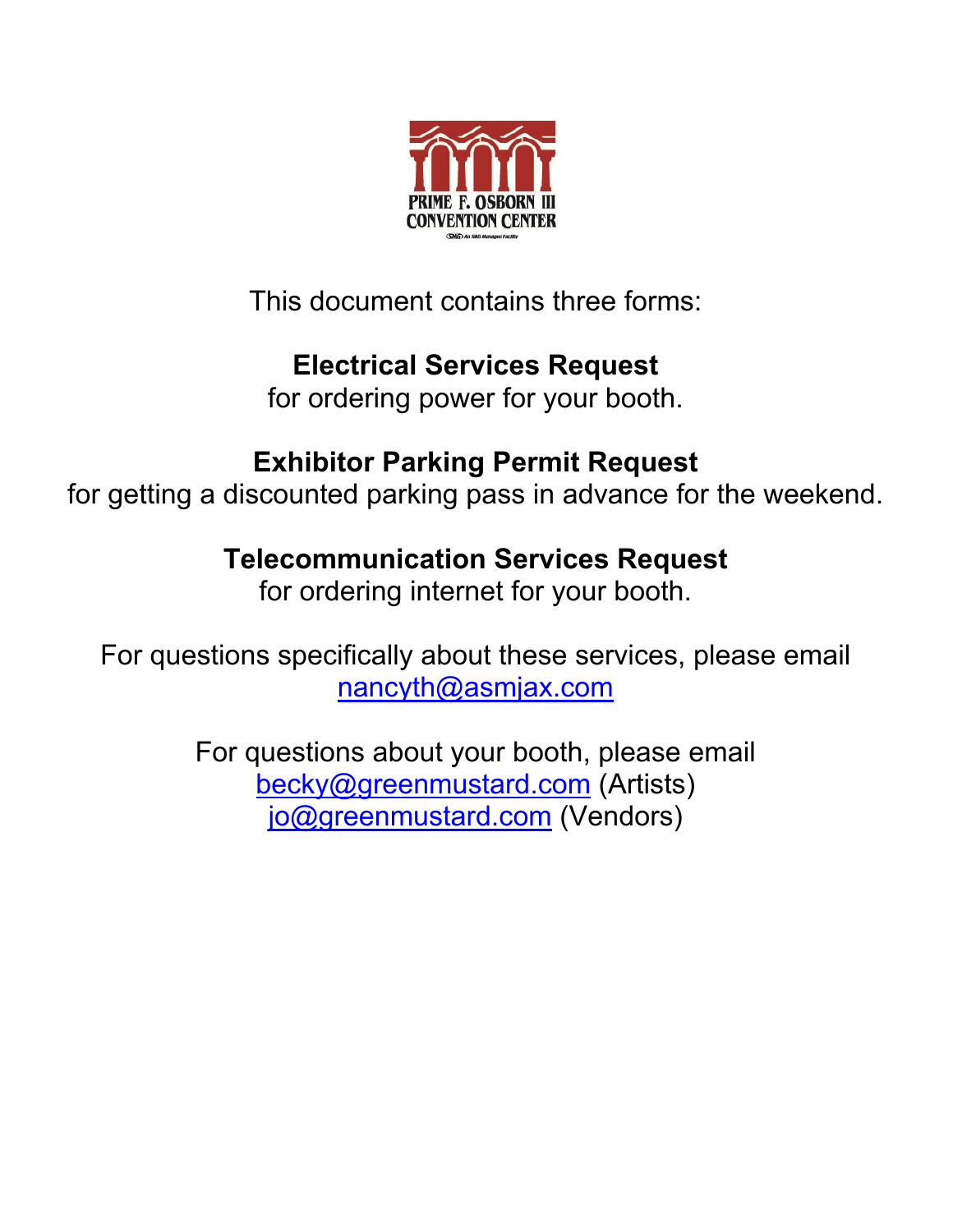

1000 Water Street, Jacksonville,FL32204 Office: (904) 630-4000 Fax: (904) 630-4029 Email:nancyth@asmjax.com

*Effective: Events after 10-1-21 to 9-30-22*

| <b>EventName:</b>           |                                                                       |                                                 |                    | <b>Event Dates:</b>             |                         |           |
|-----------------------------|-----------------------------------------------------------------------|-------------------------------------------------|--------------------|---------------------------------|-------------------------|-----------|
| Exhibitor/Company:          |                                                                       |                                                 |                    | Booth #:                        | Fax:                    |           |
| <b>Contact Person:</b>      |                                                                       | Telephone:                                      |                    | E-mail:                         |                         |           |
| <b>Address:</b>             |                                                                       |                                                 | City, State, Zip:  |                                 |                         |           |
| <b>Payment Information:</b> |                                                                       |                                                 |                    |                                 |                         |           |
| <b>Credit Card:</b>         | Visa/MC<br>Discovery CC#:<br>$\square$ Amex                           |                                                 |                    |                                 |                         | Exp.Date: |
|                             | Prices include all applicable tax. Please make checks payable to: ASM |                                                 |                    |                                 |                         |           |
|                             | <b>Standard Electrical Connections (Approximately 120V, 60 Hz)</b>    |                                                 |                    |                                 |                         |           |
| <b>Quantity</b>             | <b>Description</b>                                                    | <b>Advance Order</b>                            |                    | Floor Order 24-hr. Svc, add 50% |                         | Amount    |
|                             | 0-500W (5 amp)                                                        | \$<br>$60.00$ \$                                | 77.00              |                                 | \$                      |           |
|                             | 501-1000W (10 amp)                                                    | \$<br>79.00 \$                                  | 106.00             |                                 | \$                      |           |
|                             | 1001-1500W (15 amp)                                                   | \$<br>$97.00$ \$                                | 140.00             |                                 | \$                      |           |
|                             | 1501-2000W (20 amp)                                                   | \$<br>109.00 \$                                 | 160.00             |                                 | \$                      |           |
|                             | 2001-3000W (30 amp)                                                   | \$<br>$120.00$ \$                               | 170.00             |                                 | \$                      |           |
|                             |                                                                       | Service Connections (Approximately 208V, 60 Hz) |                    |                                 |                         |           |
|                             | 20 Amps, 208V                                                         | \$<br>145.00 \$                                 | 220.00             |                                 | \$                      |           |
|                             | 30 Amps, 208V                                                         | \$<br>195.00 \$                                 | 260.00             |                                 | $\overline{\mathbf{s}}$ |           |
|                             |                                                                       | <b>Additional Equipment Rentals</b>             |                    |                                 |                         |           |
|                             | 150W Floodlight, & connection                                         | \$<br>130.00 \$                                 | 185.00             |                                 | \$                      |           |
|                             | 25' extension cord                                                    | \$<br>$25.00$ \$                                | 30.00              |                                 |                         |           |
|                             | Quad Box                                                              | \$<br>$20.00$ \$                                | 28.00              |                                 | $\frac{1}{\sqrt{2}}$    |           |
|                             | Power Strip                                                           | \$<br>$20.00$ \$                                | 28.00              |                                 |                         |           |
|                             |                                                                       | Electrician Labor, Per Hour (2-Hour Minimum)    |                    |                                 |                         |           |
| Quantity                    | <b>Description</b>                                                    | <b>Advance Order</b>                            | <b>Floor Order</b> | 24-hr. Svc. add 50%             |                         | Amount    |
|                             | For Required Stand-by, special                                        |                                                 |                    |                                 |                         |           |
|                             | Disconnects, etc.                                                     | \$<br>60.00\$                                   | 77.00              |                                 | \$                      |           |
|                             |                                                                       |                                                 |                    |                                 |                         |           |
|                             |                                                                       |                                                 |                    |                                 |                         |           |

*Advance Order Rate qualification, please see Item #1. Connectivity in excess of order is subject to an additional expense to match service level, due and payable at the Service Desk prior to close of first event day.*

1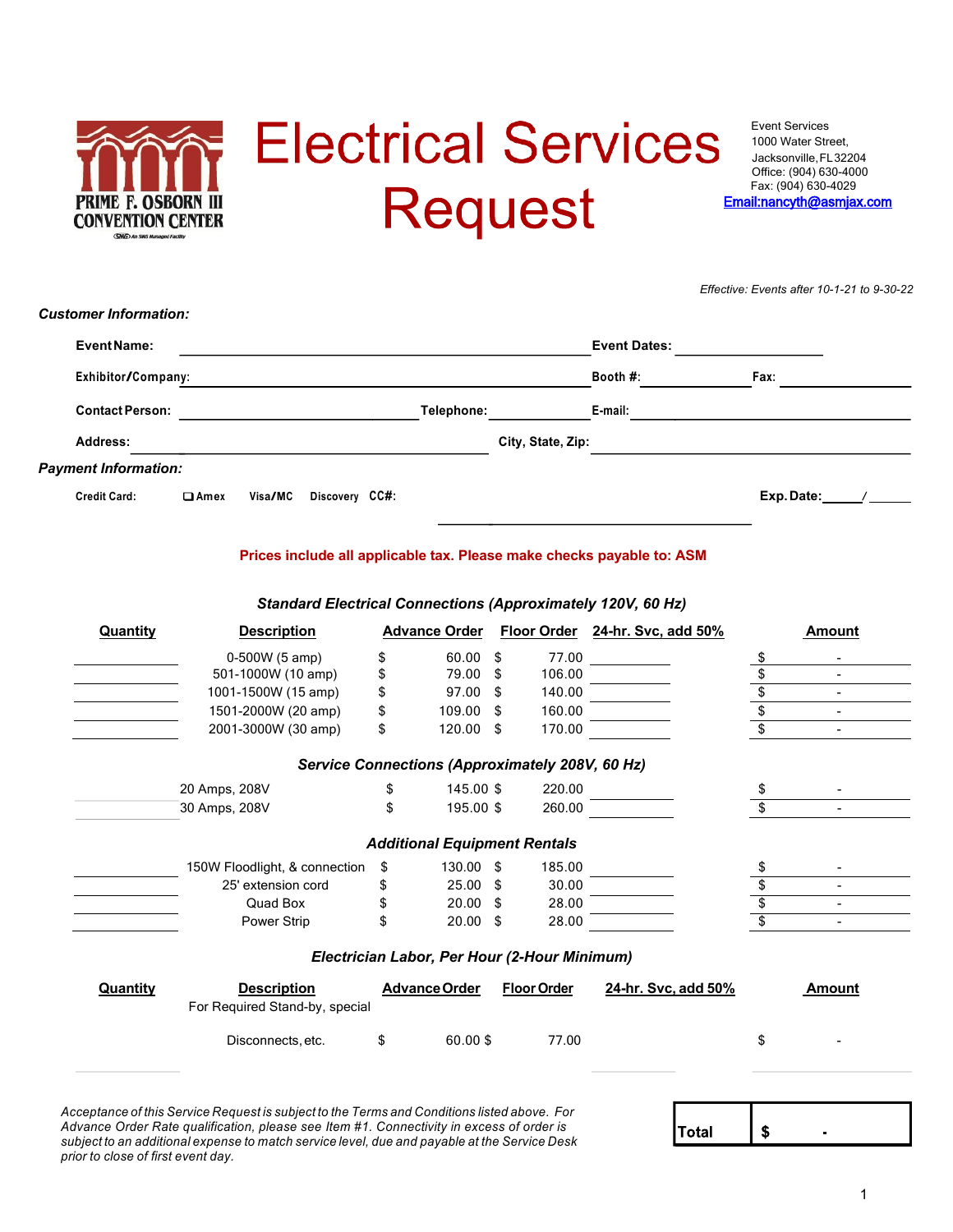

*Customer Information:*

# **Exhibitor Parking Permit Request**

Event Services 1000 Water Street, Jacksonville,FL32204 Office: (904) 630-4000 Fax: (904) 630-4029 Email:nancyth@asmjax.com

*Effective: Events after 10-1-21 to 9-30-22*

| Event Name:            |                |         |                |            |                   | <b>Event Dates:</b> |           |  |
|------------------------|----------------|---------|----------------|------------|-------------------|---------------------|-----------|--|
|                        |                |         |                |            |                   |                     |           |  |
| Exhibitor/Company:     |                |         |                |            |                   | Booth $#$ :         | Fax:      |  |
| <b>Contact Person:</b> |                |         |                | Telephone: |                   | E-mail:             |           |  |
| Address:               |                |         |                |            | City, State, Zip: |                     |           |  |
| Payment Information:   |                |         |                |            |                   |                     |           |  |
| <b>Credit Card:</b>    | $\square$ Amex | Visa/MC | Discovery CC#: |            |                   |                     | Exp.Date: |  |

### **Prices include all applicable tax. Please make checks payable to: ASM PLEASE CHOOSE THE PASS THAT MATCHES HOW MANY EVENT DAYS YOUR EVENT HAS**

| <b>Quantity</b> | <b>Description</b>                    | <b>Floor Order</b> |    | <b>Amount</b> |  |
|-----------------|---------------------------------------|--------------------|----|---------------|--|
|                 | 4-day event; Auto (each)              | \$16.00 per permit | \$ | ۰.            |  |
|                 | 4-day event; Trailer (each)           | \$16.00 per permit | \$ |               |  |
|                 | Trailer Tag #: ______________________ |                    |    |               |  |
|                 | 3-day event; Auto (each)              | \$12.00 per permit | \$ |               |  |
|                 | 3-day event; Trailer (each)           | \$12.00 per permit | \$ |               |  |
|                 |                                       |                    |    |               |  |
|                 | 2-day event; Auto (each)              | \$8.00 per permit  |    |               |  |
|                 | 2-day event; Trailer (each)           | \$8.00 per permit  | \$ |               |  |
|                 |                                       |                    |    |               |  |
|                 | RV Parking (no utilities provided)    | \$15.00 per day    |    |               |  |
|                 | Trucks $($ >14 ft & <26 ft)           | \$15.00 per day    |    |               |  |
|                 | Trucks (26 ft to 55 ft)               | \$30.00 per day    | S  |               |  |
|                 |                                       |                    |    |               |  |

NO Multi-day passes sold at Parking Lot entry. Trailers are to use 1 parking space. There is limited Parking for RV's which will take 2 parking spots.

| Total |  |
|-------|--|

**All applicable tax is included.**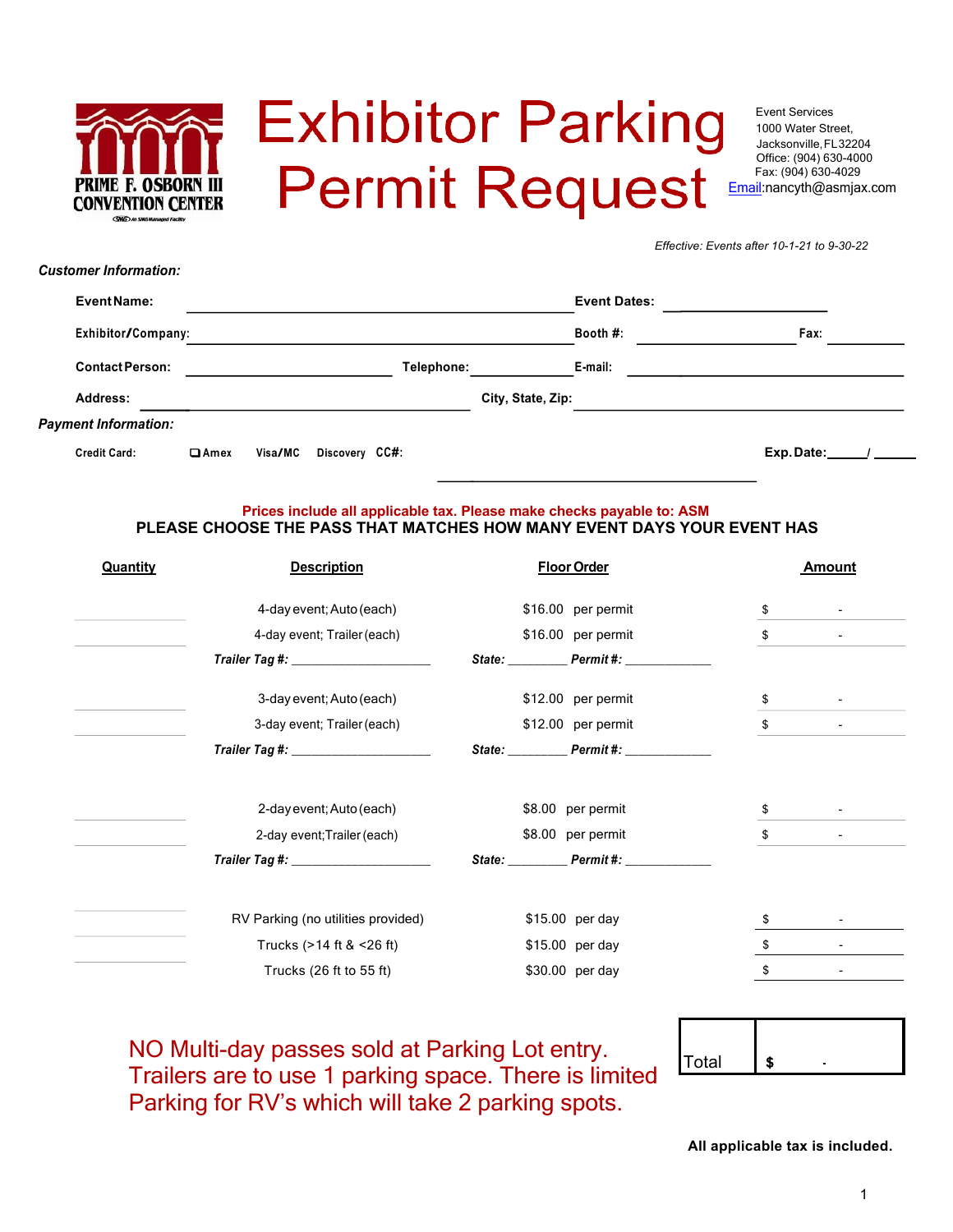## Telecommunication ENTION CENTER

*Customer Information:*

*Effective: Events after 10-1-21 to 9-30-22*

| Event Name:                 |             |         |                |            |                   | <b>Event Dates:</b> |           |
|-----------------------------|-------------|---------|----------------|------------|-------------------|---------------------|-----------|
| Exhibitor/Company:          |             |         |                |            |                   | Booth $#$ :         | Fax:      |
| <b>Contact Person:</b>      |             |         |                | Telephone: |                   | E-mail:             |           |
| <b>Address:</b>             |             |         |                |            | City, State, Zip: |                     |           |
| <b>Payment Information:</b> |             |         |                |            |                   |                     |           |
| <b>Credit Card:</b>         | $\Box$ Amex | Visa/MC | Discovery CC#: |            |                   |                     | Exp.Date: |

#### **Prices include all applicable tax. Please make checks payable to: ASM**

#### *Equipment & Service Requirements*

| <b>Quantity</b> | <b>Description</b>                                                      |                                             | <b>Advance Order</b> |     | <b>Floor Order</b>  | Amount                         |
|-----------------|-------------------------------------------------------------------------|---------------------------------------------|----------------------|-----|---------------------|--------------------------------|
|                 | Standard Line with Instrument                                           |                                             | 150.00               | \$  | 175.00              | \$                             |
|                 | Standard Line without Instrument                                        |                                             | 125.00               | \$. | 170.00              | \$                             |
|                 | Dry Pair                                                                |                                             | 225.00               | \$. | 350.00              | \$                             |
|                 | Long Distance Access, per line                                          |                                             | \$<br>69.00          | \$  | 69.00               | \$<br>٠                        |
|                 | Digital Multi-line telephone with 2 lines                               |                                             | \$<br>240.00         | \$  | 355.00              | \$                             |
|                 | Each additional line                                                    |                                             | \$<br>30.00          | \$  | 50.00               | \$                             |
|                 | Wireless Internet (per day)                                             |                                             | n/a                  | \$  | n/a                 | \$<br>$\overline{\phantom{a}}$ |
|                 | High Speed Internet Service, up to 1 wk*                                |                                             | 350.00               |     | n/a                 | \$                             |
|                 | (for 1 unit, user name & password available from Service upon check-in) |                                             |                      |     |                     |                                |
|                 | High Speed Internet Service, add'I unit; total of 4                     |                                             |                      |     |                     |                                |
|                 | add'l units available to the hub                                        |                                             |                      |     |                     |                                |
|                 |                                                                         |                                             | \$<br>50.00          |     | n/a                 | \$                             |
|                 | Wireless connectivity for computers is available at the Service Desk.   |                                             |                      |     |                     |                                |
|                 | Please inquire on-site for rates, user name & password assignment.      |                                             |                      |     |                     |                                |
|                 |                                                                         | Technician Labor, Per Hour (2-Hour Minimum) |                      |     |                     |                                |
| <b>Quantity</b> | <b>Description</b><br>For Required Stand-by, special                    | <b>Advance Order</b>                        | <b>Floor Order</b>   |     | 24-hr. Svc, add 50% | Amount                         |

*Acceptance of this Service Request is subject to the Terms and Conditions listed above. For Advance Order Rate qualification, please see Item #1. Connectivity in excess of order is subject to an additional expense to match service level, due and payable at the Service Desk prior to close of first event day.*

| I<br>ntal<br>۰ |
|----------------|
|----------------|